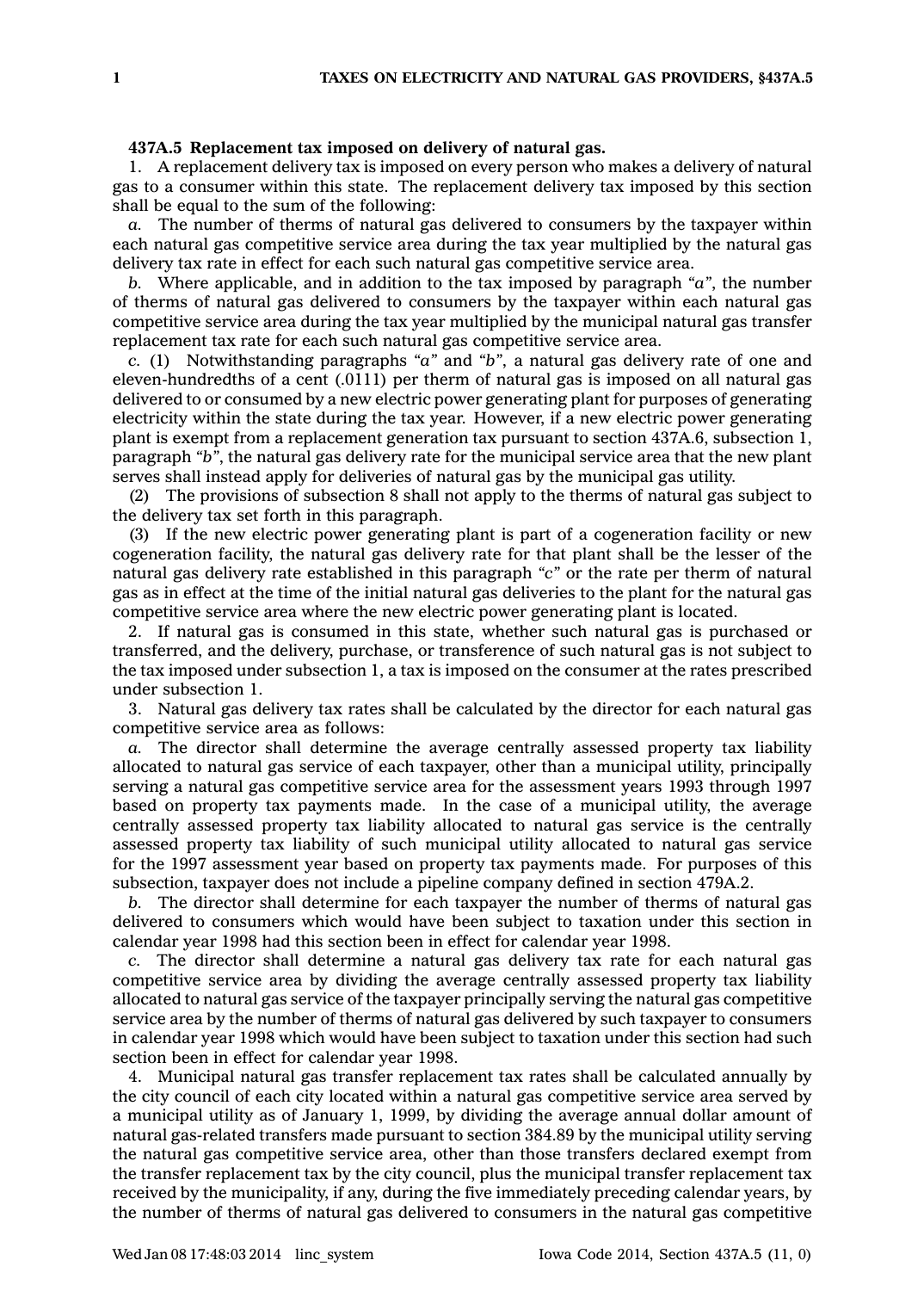service area during the immediately preceding calendar year which were subject to taxation under this section or which would have been subject to taxation under this section had it been in effect for such calendar year. The city council on its own motion, or in the case of <sup>a</sup> municipal utility governed by <sup>a</sup> board of trustees under chapter 388 upon <sup>a</sup> resolution of the board of trustees requesting such action, may declare any transfer or part of such transfer to be exempt from the transfer replacement tax under this section. Such rates shall be calculated and reported to the director on or before August 31 of each tax year.

5. A municipal utility taxpayer is entitled to <sup>a</sup> credit against the municipal natural gas transfer replacement tax equal to the average amount of natural gas-related transfers made by such municipal utility taxpayer under section 384.89, other than those transfers declared exempt from transfer replacement tax by the city council, during the preceding five calendar years.

6. *a.* Notwithstanding subsection 1, the natural gas delivery tax rate applied to therms of natural gas delivered by <sup>a</sup> taxpayer to utility property and facilities that are placed in service on or after January 1, 1999, and that are owned by or leased to and initially served by such taxpayer shall be the natural gas delivery tax rate in effect for the natural gas competitive service area principally served by such utility property and facilities even though such utility property and facilities may be physically located in another natural gas competitive service area.

*b.* This subsection shall not apply to natural gas delivered to or consumed by new electric power generating plants.

7. *a.* Delivery of natural gas to <sup>a</sup> city from such city's municipal utility is not subject to the replacement delivery tax imposed under subsection 1, paragraph *"a"*, and subsection 2, provided such natural gas is used by the city for the public purposes of the city.

*b.* Subsection 2 does not apply to natural gas consumed by <sup>a</sup> person, other than an electric company, natural gas company, electric cooperative, or municipal utility, acquired by means of facilities owned by or leased to such person on January 1, 1999, which were physically attached to pipelines that are not permitted pursuant to chapter 479 and used by such person for the purpose of bypassing the local natural gas company or municipal utility.

*c.* Subsection 1 does not apply to natural gas which is delivered, by <sup>a</sup> pipeline that is not permitted pursuant to chapter 479, into <sup>a</sup> facility owned by or leased to <sup>a</sup> person, other than an electric company, natural gas company, electric cooperative, or municipal utility, if the person who consumes the gas uses the gas for the purpose of bypassing the local natural gas company or municipal utility, regardless of whether such facility existed on January 1, 1999.

8. If, for any tax year after calendar year 1998, the total taxable therms of natural gas required to be reported by taxpayers pursuant to section 437A.8, subsection 1, paragraphs *"a"* and *"b"*, with respect to any natural gas competitive service area increases or decreases by more than the threshold percentage from the average of the base year amounts for that natural gas competitive service area during the immediately preceding five calendar years, the tax rate imposed under subsection 1, paragraph *"a"*, and subsection 2 for that tax year shall be recalculated by the director for that natural gas competitive service area so that the total of the replacement natural gas delivery taxes required to be reported pursuant to section 437A.8, subsection 1, paragraph *"e"*, for that natural gas competitive service area with respect to the tax imposed under subsection 1, paragraph *"a"*, and subsection 2 shall be as follows:

*a.* If the number of therms of natural gas required to be reported increased by more than the threshold percentage, one hundred two percent of such taxes required to be reported by taxpayers for that natural gas competitive service area for the immediately preceding tax year.

*b.* If the number of therms of natural gas required to be reported decreased by more than the threshold percentage, ninety-eight percent of such taxes required to be reported by taxpayers for that natural gas competitive service area for the immediately preceding tax year.

*c.* (1) For purposes of paragraphs *"a"* and *"b"*, in computing the tax rate under subsection 1, paragraph *"a"*, and subsection 2 for calendar year 1999, the director shall use the average centrally assessed property tax liability allocated to natural gas service computed for the natural gas competitive service area pursuant to subsection 3, paragraph *"a"*, in lieu of the